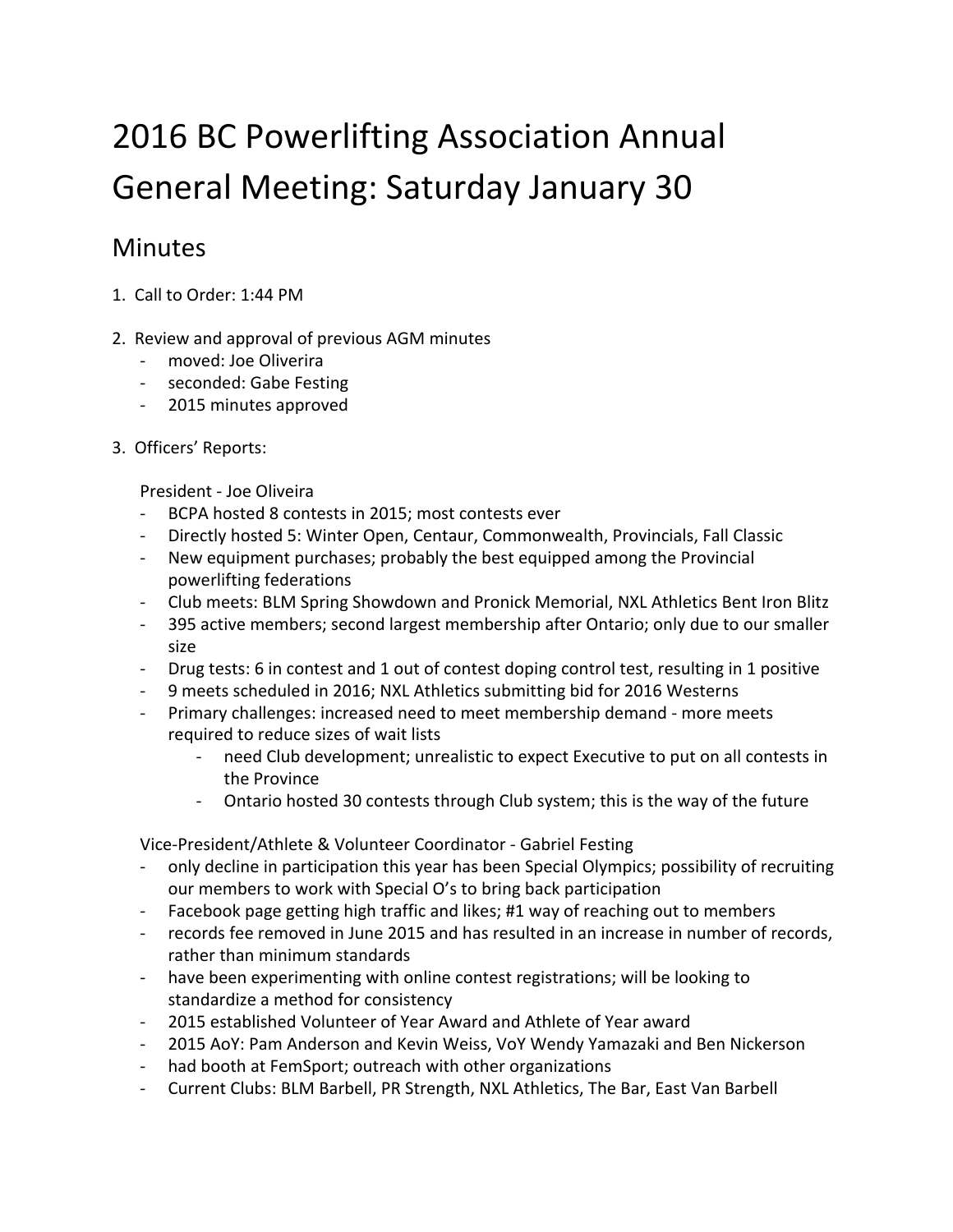- membership retention: high turnover
- recent motion by Board to take \$10 off each entry for dedicated drug fund
- expecting this to bring in about \$4300 for dedicated drug fund
- future events: tentative Westerns date Aug 19-21, 4 meet bids in 2 BLM, 1 PR, 1 Taranis
- Provincials: June at Clayton Secondary in Surrey

Treasurer – Brian Rock

- meet director of Fall Classic; will be in same venue in 2016 out in Abbotsford
- should be Oct 15/16, same format as last year with about 100 full power lifters plus Bench Only and Special O
- Financial data reports: Commonwealth was major addition to our operating funds
- membership up this year over last year
- CPU card returns item will be gone next year due to change in the CPU card issuing system
- Commonwealth Revenues \$90k, expenses \$71k, profit \$17k
- equipment sales: purchased new ER and Eleiko racks, sold some back to the membership
- some Sanction fees income for Club meets
- expenses: BCPA president at CPU AGM
- all executive memberships covered and added to Administration fee
- added Directors & Officers Insurance to Administration this year as well
- Promo FemSport expenses and Muscle Insider Booth expenses
- Truck Storage is \$200/month
- Truck insurance, maintenance and gas
- Drug testing: expensed out in 2015, but half are expenses from 2014 which were added late
- 3 of our 6 tests were paid for by the CPU; our 3 in meet tests are approximately \$2000
- New Equipment: Eleiko set, 3 ER racks, 2 Eleiko racks, 3 new computers
- Donations: 50/50 draw at one of the meets
- Prepaid expenses: last year was to cover Commonwealths, this year Winter Open
- \$25,000 in bank at year end; some accounts receivable outstanding, but all 100% guaranteed

## Secretary – Elizabeth Anderson

- move to modernize internal BCPA minutes and historical data online
- online volunteer coordinations: have employed VolunteerSpot software
- Commonwealths volunteer coordinations were challenging
- Winter Open is full and deadlines are coming up

## Registrar – Noorita Biring

- 395 unique members in 2015; in 2012 we were at 137 members, huge growth over the past few years
- difficult to compare to last year due to the rollover to 12 month memberships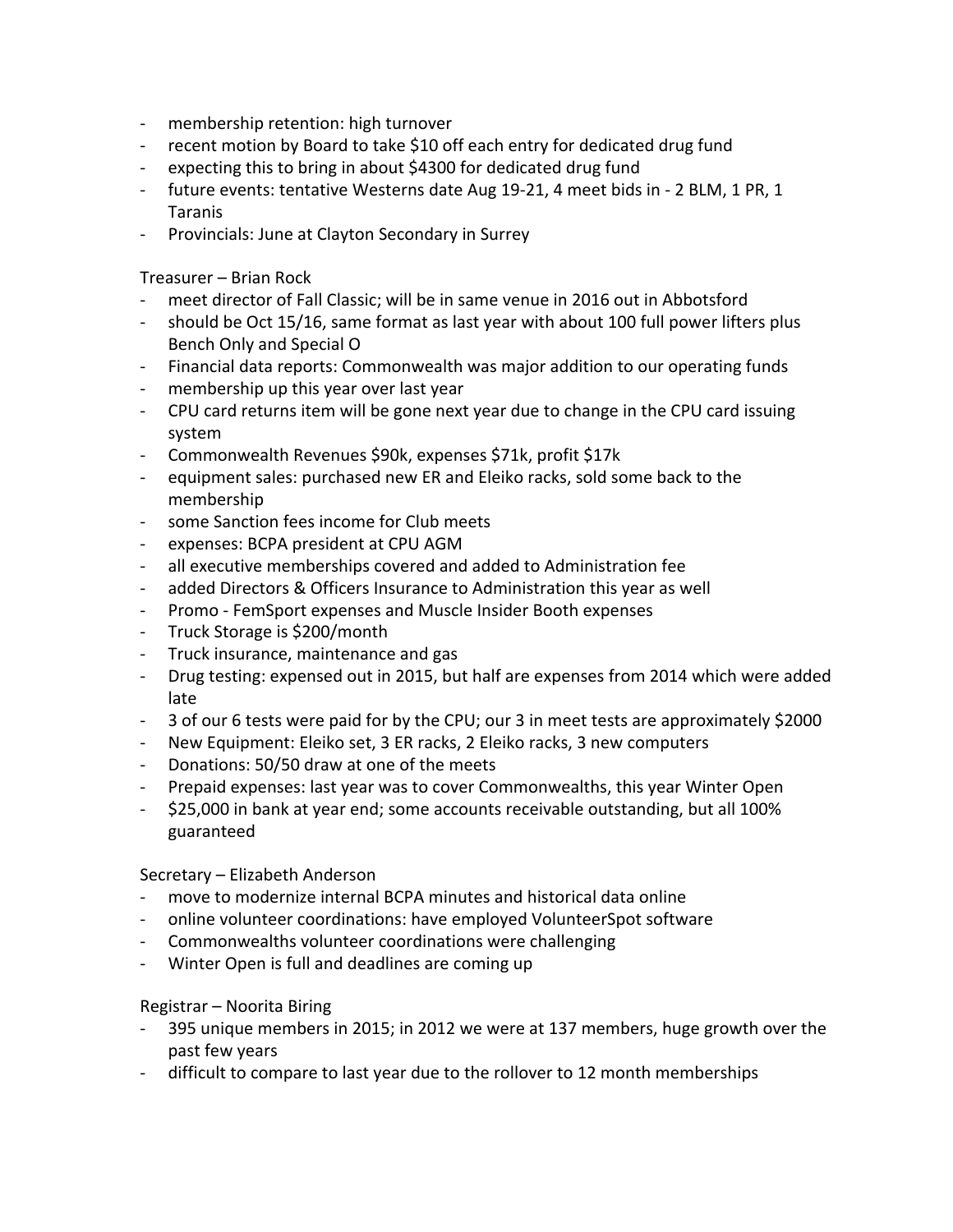Non-Voting Reports:

Referee Chair – Justin Gray

- 2 new Cat 2 referees (Mehar Bhogal and Kevin Weiss), 1 new Cat 1 referee (Elizabeth Anderson), Chris Robb passed International Category 1 referee test
- total of 22 referees in the Province; however several people have not officiated in 3+ years
- we need more referees, especially in the face of increased numbers of contests
- CPU Bylaw provisions which are problematic for ref development:
	- Bylaw 15:7 requires all referees to be full CPU members
	- Bylaw requiring attendance at at least one CPU Nationals during 3-year electoral period
	- both problematic for referees who have retired but still wish to volunteer their time
- with rapid growth comes increase in Novice lifters; would like to assist new lifters in understanding the Rules
- Would like to run a rules Clinic or set up online Referees' Corner for technical questions

Records Chair – Bette Festing

- many provincial records broken and reset after Provincials when Records fee removed
- submissions are athlete submissions; check if you may have broken records in multiple divisions
- 15 days to submit online records applications; no paper application
- in the case of multi day event, 15 days from the day you competed
- acknowledgment email will be sent; follow up if you don't receive them
- National records: your responsibility to advise Provincial records chair
- email report to be emailed to membership
- former records chair Kristine had family commitments and had to step down prematurely

Webmaster – Nicole Belanger

- website will be refurbished; will also be mobile-friendly
- 4. New Business
	- a) Proposed Constitutional Change: Provincial Qualifying Total
	- discussion moved by Gabe Festing
	- seconded by Wendy Yamazaki
	- Amendment Proposal from Meara Mulholland: Open Women's increase to 295
		- about 30 women in open category would qualify at 305
		- seconded by Sarah Rathwell
		- vote: 37 in favor, motion passes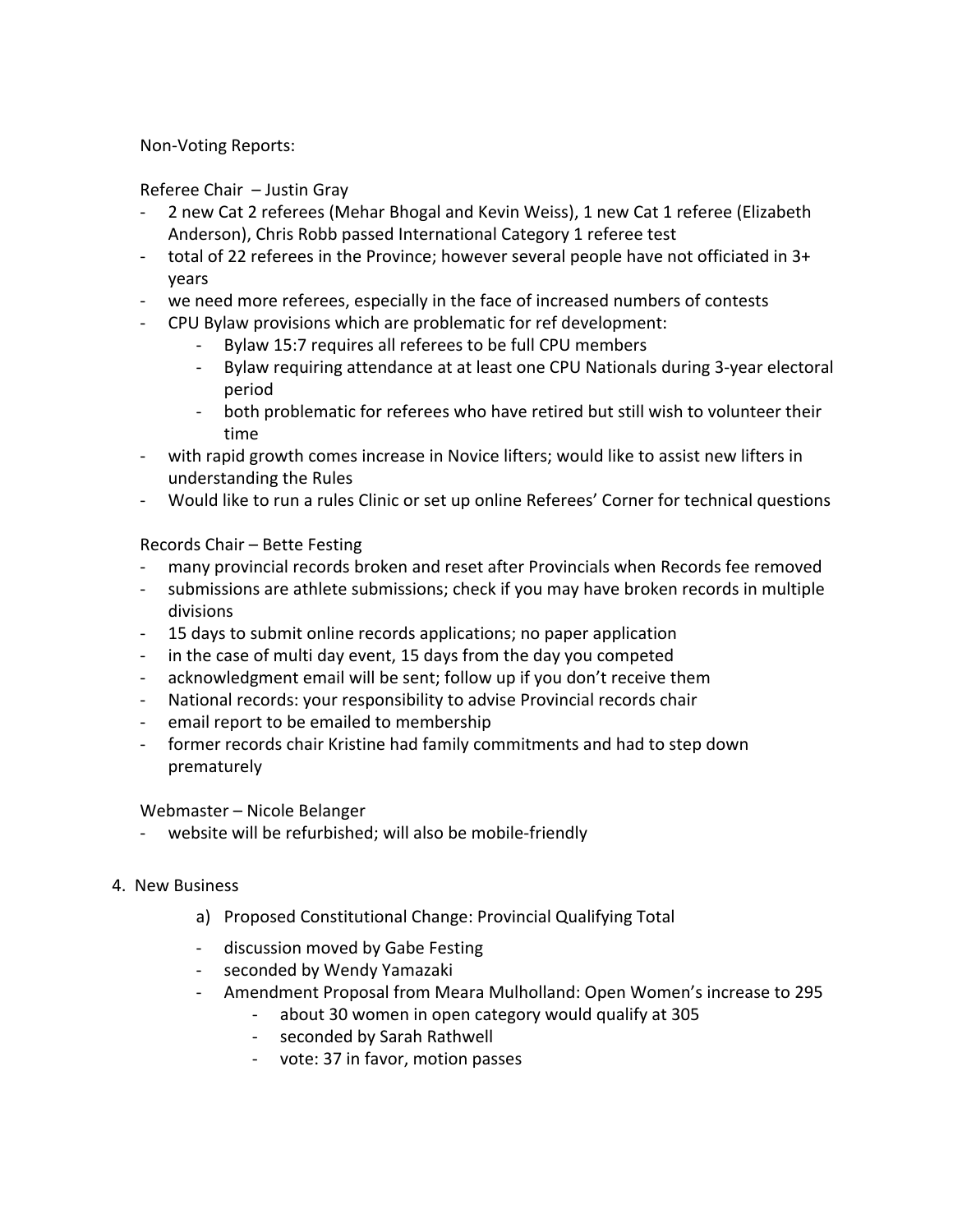Current: BCPA members wishing to compete in a Provincial Championships must, in the 24 months preceding the contest, obtain a qualifying total equivalent to or greater than the current CPU Regional Championship qualifying standard for the relevant category. Lifters may compete in weight classes other than the one in which they obtained the qualifying total, and lifters who obtain the equipped qualifying total will automatically also qualify to compete unequipped.

Proposed: BCPA members wishing to compete in a Provincial Championships must, in the 24 months preceding the contest, obtain a qualifying total with a corresponding wilks score equivalent to or greater than the following:

Men's Wilks:

| Open           | 350 |
|----------------|-----|
| Sub-Junior     | N/A |
| Junior         | 300 |
| Master 1       | 310 |
| Master 2       | N/A |
| Master 3       | N/A |
| Master 4       | N/A |
| Women's Wilks: |     |
| Open           | 300 |
| Sub-Junior     | N/A |
| Junior         | 245 |
| Master 1       | 255 |
| Master 2       | N/A |
| Master 3       | N/A |

Lifters may compete in weight classes other than the one in which they obtained the qualifying total, and lifters who obtain the equipped qualifying total will automatically also qualify to compete unequipped.

- 31 in favor, 1 opposed, motion passes

b) Proposed Constitutional Change: Section 3:15

- motion by Gabe Festing: to remove "and has not been suspended"
- seconded: Tom Craig
- 45 in favor, motion passes

Current: A member in good standing present at a meeting of members is entitled to one vote.

Amended: A member in good standing present at a meeting of members is entitled to one vote. In the case of an AGM held in a calendar year after the year which the AGM is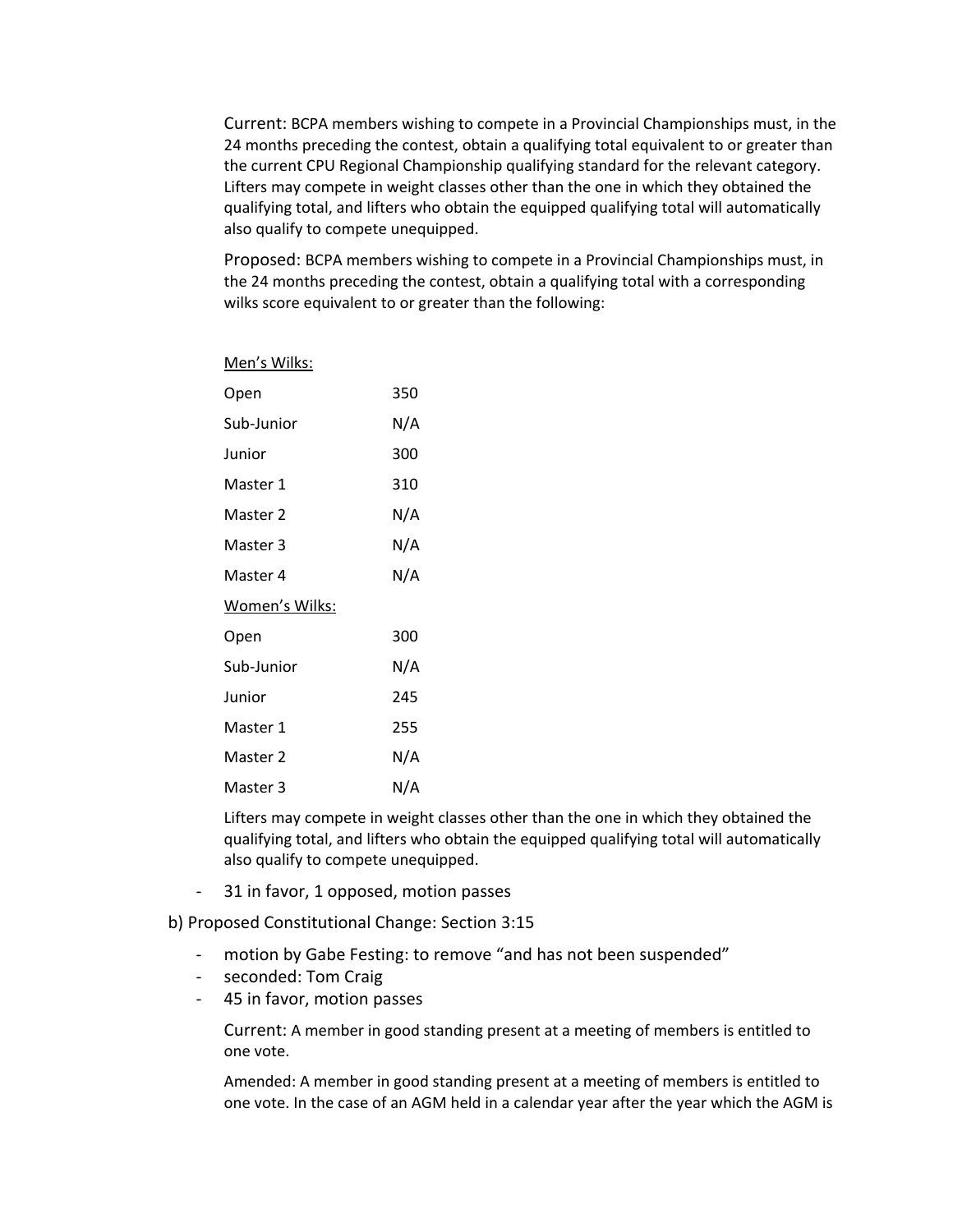convened to report upon, a member who was in good standing at any time during the previous year and has not been suspended is entitled to one vote.

- moved by Joe Oliveria, seconded Wendy Yamazaki, 41 in favor, motion passed

c) Proposed BCPA Annual Scholarship

The BCPA shall award two annual student scholarships in the amount of \$500 each. The amounts and number of awards may be increased or decreased annually at the discretion of the BCPA board. The criteria for this award will be determined by the BCPA Board. Eligible applicants must be BCPA members in good standing and must either be entering their first year of post-secondary application or in a full time post-secondary program

- discussion moved by Gabe Festing, seconded Cole Thevenot
- issue: grading schemes are different, GPA scales are not standardized
- members suggest standardized % rather than GPA to overcome this problem
- current form also excludes trades programs; if it was changed to a bursary it could include everyone (would include a financial need basis)
- motion by Don Lovell that executive be approved to create bursary, and committee struck to determine requirements; seconded Tanner Braaten
- moved by Don Lovell that "scholarship" to be changed to "bursary" to encompass trades and amended motion be voted on
	- seconded by Ben Nickerson, 45 in favor, amended motion passes
- 5. Nominations for 2016-2018 Executive
	- Joe Oliveira and Noorita Biring will be stepping down
	- Brian, Elizabeth and Gabe will stay on
	- Gabe Festing nominates: Wendy Yamazaki, Ben Nickerson, Gord Sjodin, Bonney Rempel, Cody Weeks, Joel Klassen
	- Wendy accepts, Ben accepts, Bonney accepts, Gord accepts, Cody accepts
	- Peter Radonic self nomination
	- Kama Guezelova nominated by Izzy Anderson
	- Tanner Braaten self nominated
	- Cole Thevenot self nominated
	- suggestion by Don Lovell for next year's constitutional requirements: require advance nominations for Board, or set maximum number of Board members
	- Bette would also like to stay on as non-voting records chair
	- Sarah: motion for global vote and to elect all nominated members, seconded by Tanner Braaten
		- 26 in favor, 5 against out of 45 attendees
- 6. Announcements
	- recognition of Gordon Sjodin for his participation as co-Volunteer Coordinator at Commonwealths
	- today is Mehar's birthday